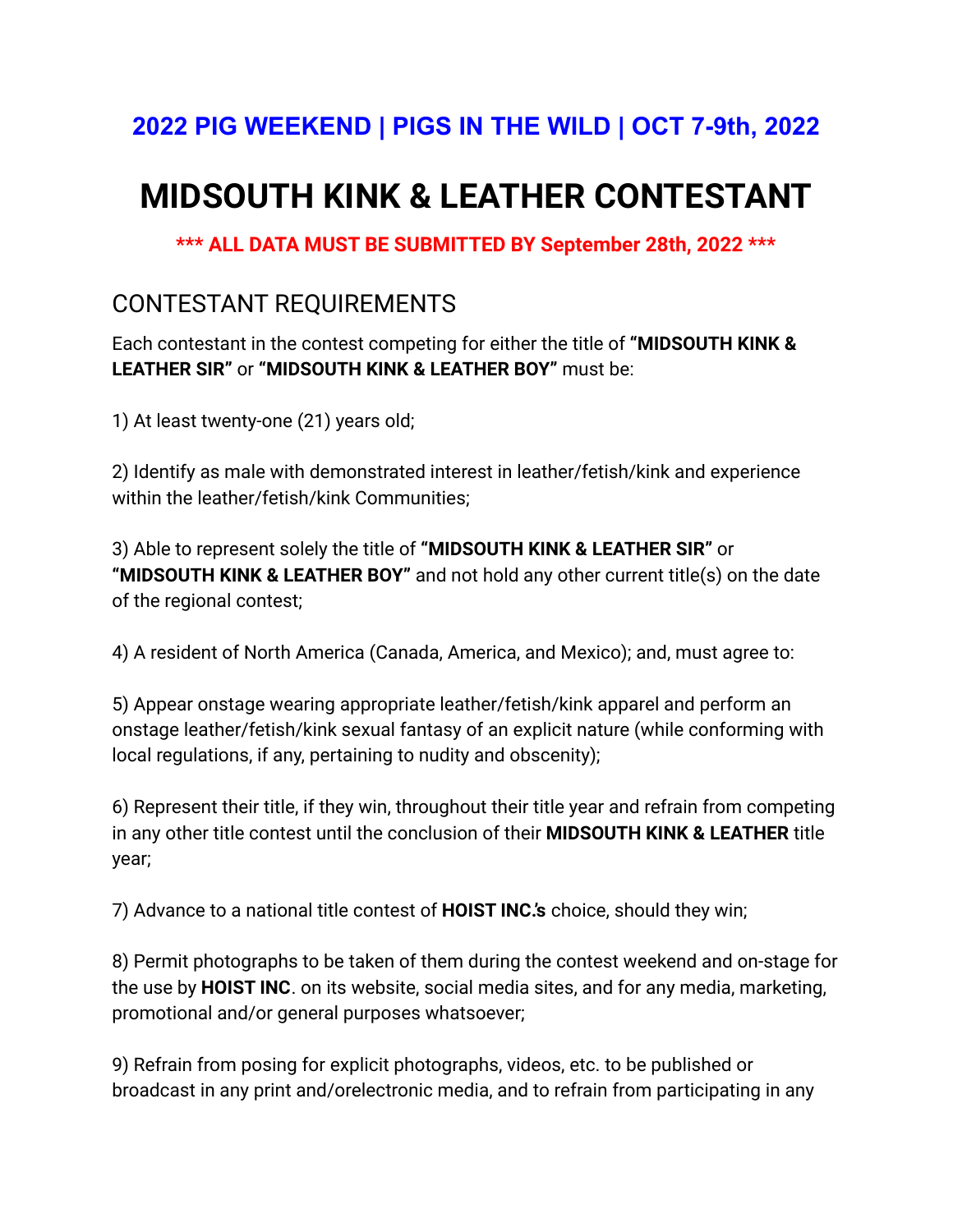public live sexual performance, webcast, etc., without the prior written consent of **HOIST INC.**; and,

10) Submit fully completed and signed contestant application and photographic release forms and agree to submit to a criminal background check prior to their contestant application being approved and accepted by **HOIST INC**.

All contestants must arrive at the contest venue, for the contest weekend **no later than 5pm, Friday, October 7, 2022**; and agree to appear in person for all scheduled events during the **MIDSOUTH KINK & LEATHER** event weekend up to the completion of the Saturday contest. **Winners will be required to be onsite until 3pm Sunday, October 9, 2022.**

## JUDGING METHOD

The contest will consist of one day of competition. All contestants will participate in both Friday and Saturday scheduled events. The winners will be calculated based on the scores from all categories.

A panel of judges shall score each contestant based on the following categories and point allocations:

1) **INTERVIEW**: maximum 60 points per judge • Each contestant will meet with the judging panel offstage prior to the contest to answer the judges' questions about the contestant's interest in fetish and kink, knowledge, service in the community, and willingness and ability to represent the title.

2) **PHYSIQUE/JOCKSTRAP**: maximum 40 points per judge • Each contestant shall appear onstage in body-revealing attire that emphasizes his best physical feature.

3) **POP QUESTION**: maximum 20 points per judge • Contestants will draw a pop question, be given a chance to read it, then the MC will read it to the audience and contestants will have a microphone to answer the question. Avoid simply saying yes or no; contestants should show off a quick wit and their spontaneous side.

4) **INTRODUCTION & IMAGE**: maximum 40 points per judge • Each contestant will appear onstage to introduce himself to the audience and briefly describe his background or interest in the leather/fetish/kink community, while wearing attire that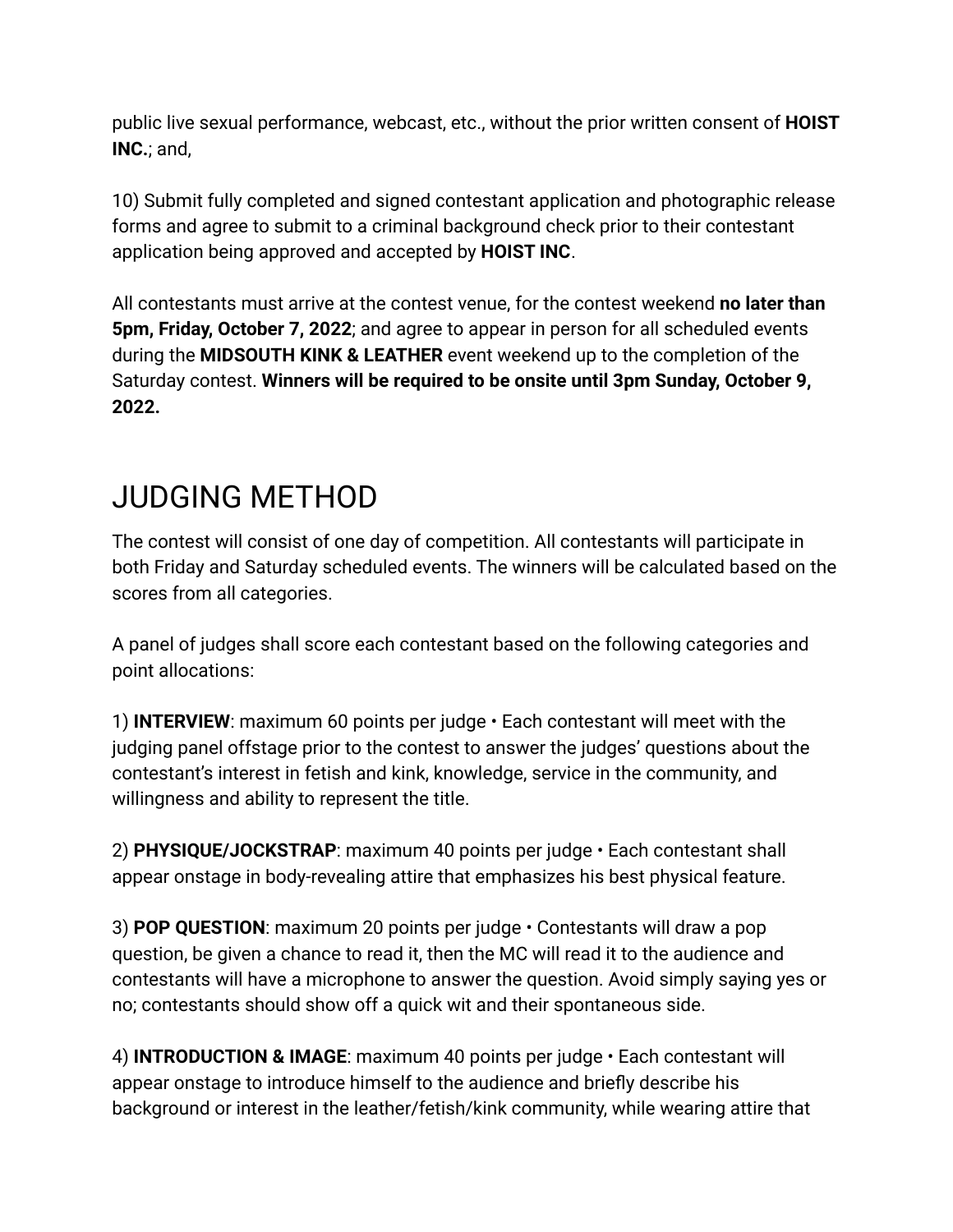best represents his image as **"MIDSOUTH KINK & LEATHER SIR"** or **"MIDSOUTH KINK & LEATHER BOY."** Political platform speeches are to be avoided. The onstage Introduction shall be no longer thantwo (2) minutes.

5) **FANTASY**: maximum 60 points per judge • Each contestant will perform an onstage leather/fetish/kink sexual fantasy of their choosing based on what represents a personal kink/fetish. The onstage Fantasy shall be no longer than five (5) minutes.

Time restrictions will be strictly enforced for each of these categories. Exceeding time restrictions will result in the tally master applying up to a 10-point penalty for that category to the contestant's score. Time restrictions and allocation of points may be modified with prior notice to the contestants.

A winner and first runner-up shall be selected for the contest in both the **SIR** and **BOY** categories. In the event of any tie or dispute regarding the tallying of a contest, the **MIDSOUTH KINK & LEATHER** Event Producer will be consulted along with the **HOIST INC**. Board of Directors to make a final determination.

## Additional Information

### **FRATERNIZATION WITH JUDGES**

**MIDSOUTH KINK & LEATHER** contestants shall be prohibited from having private meetings or engaging in sexual activity or scene play with the judges prior to the announcement of the results. Any behavior that might create even the appearance of bias will be brought to the attention of the Event Producer who will decide if the disqualification of the judge and/or contestant is warranted. To avoid accidental violation of this policy, all contestants and judges should display their identification badges at all contest events.

### **FANTASY THEMES**

**MIDSOUTH KINK & LEATHER** contestants will perform an onstage leather/fetish/kink sexual fantasy of their choosing based on what represents a personal kink/fetish that clearly displays the category they are competing for. The scene should show for the judges the contestants' fetish/kink preferences for play and skills. Each contestant will be judged separately and should be equally represented in the fantasy. Contestants will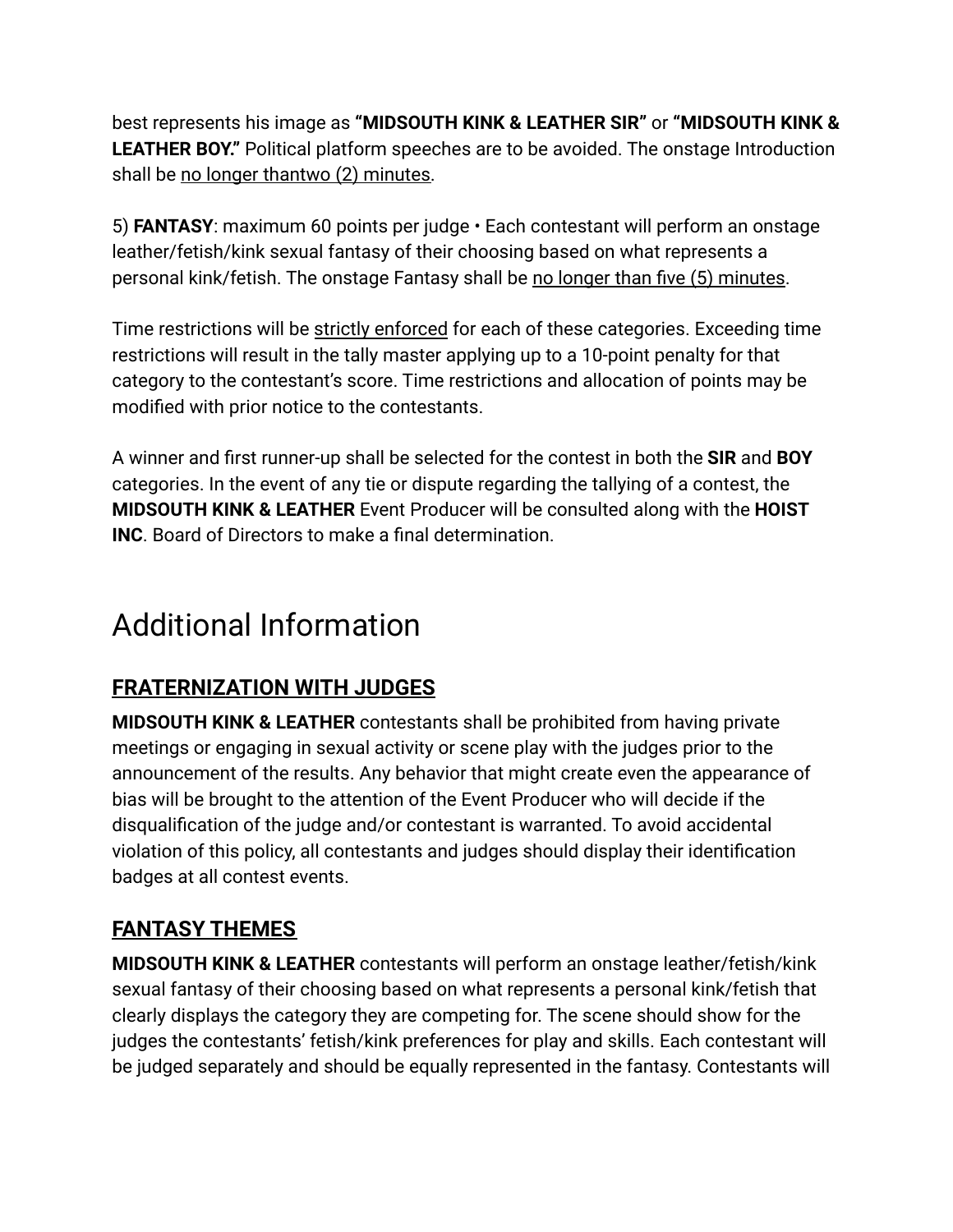be allowed to use props, choice of music and/or personal assistants to further enhance the fantasy presentation.

All fantasies must conform to all event space requirements regarding props, flame, smoke, etc. **The MIDSOUTH KINK & LEATHER** contest staff will review all fantasy specifications prior to their performance. Any damage due to not following these guidelines will be the responsibility of the contestant.

# MIDSOUTH KINK & LEATHER TITLEHOLDER INFORMATION

### **PRIZE PACKAGE**

The winner of the title of **"MIDSOUTH KINK & LEATHER SIR"** and **"MIDSOUTH KINK & LEATHER BOY"** will receive a prize package that includes but is not limited to the following provided they complete their entire title year in good standing:

- Travel funds which will be determined by **HOIST INC.** within (60) days following completion of the **MIDSOUTH KINK & LEATHER SIR/BOY** weekend event and after all contest weekend invoices are paid
- One registration for national title contest of **HOIST INC.**'s choice
- A title vest, with a patch and title rocker
- Other items as provided by individual sponsors if available

### **EXPECTATIONS OF THE MIDSOUTH KINK & LEATHER TITLEHOLDERS**

- Attend quarterly check in with Event Producer
- Attend a minimum of (2) events of HOIST INC. choice to promote **MIDSOUTH KINK & LEATHER**
- Attend the **MIDSOUTH KINK & LEATHER** weekend event the year following your victory and participate in the step-down process
- Wear your title specific clothing at all **MIDSOUTH KINK & LEATHER** represented events
- Host a fundraiser for a charity (local or national)
- Host a fundraiser for the **MIDSOUTH KINK & LEATHER** travel fund
- Acquire any additional leather/fetish/kink apparel, if required by national competitions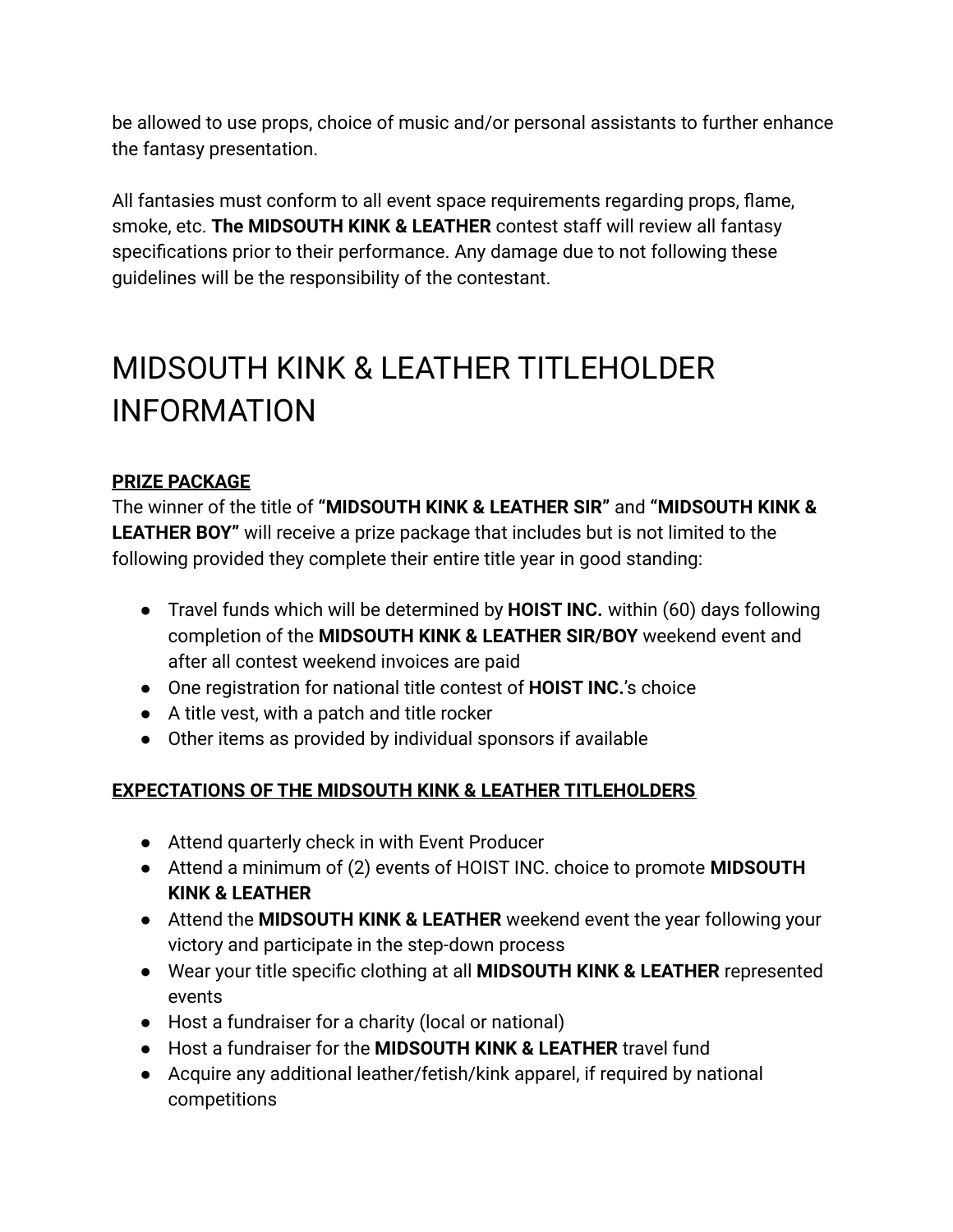● Represent the **MIDSOUTH KINK & LEATHER** brand well with no code of conduct violations

### **TRAVEL AND TRAVEL FUNDS**

During your title year, you will be able to get reimbursed for travel expenses up to the travel fund raised during the year. Since funds will not be sufficient to cover all expenses related to your travel, we encourage you to supplement the travel fund through fundraising activities and/or your own resources.

All events that you attend need to be recorded with the **MIDSOUTH KINK & LEATHER** Event Producer. This assists with marketing and media strategy. In addition, the Event Producer will assist you in travel planning and resources. **HOIST INC**. has many friends across the country that can assist with housing and travel. Before you book any event, always reach out and inquire about alternative options.

### **SOCIAL MEDIA AND PUBLIC RELATIONS**

**MIDSOUTH KINK & LEATHER** titleholders will be assigned a specific Facebook public page that will be their responsibility to maintain with news about their upcoming appearances and interact with individuals. All emails that come through the page must be answered or referred to the Event Producer within 48 hours. Any significant **MIDSOUTH KINK & LEATHER** related social media updates should be coordinated with HOIST INC. for brand appropriateness and consistency. Do not submit or participate in any social media discussions that are not **MIDSOUTH KINK & LEATHER** and **HOIST INC**. positive. If you have any concerns about content, please contact the **MIDSOUTH KINK & LEATHER** Event Producer.

#### **STANDARD OF BEHAVIOR/CONDUCT**

All **MIDSOUTH KINK & LEATHER** titleholders are brand ambassadors and must conduct themselves appropriately. Creating a positive image of the brand, speaking up and expressing your thoughts politely and constructively will reflect well on the organization. Do not participate in any negative discussion regarding **MIDSOUTH KINK & LEATHER** and **HOIST INC**. via social media or in public. Avoid being photographed while publicly intoxicated, or using illegal drugs. Violation of the code of conduct policy is grounds for removal of title.

#### **REMOVAL OF TITLE**

If a titleholder fails to perform their duties as specified, or is found to be in violation of any clause in this agreement, or is arrested during their title year, **MIDSOUTH KINK & LEATHER** and **HOIST INC.** both reserve the right to remove their title. Keeping us up to